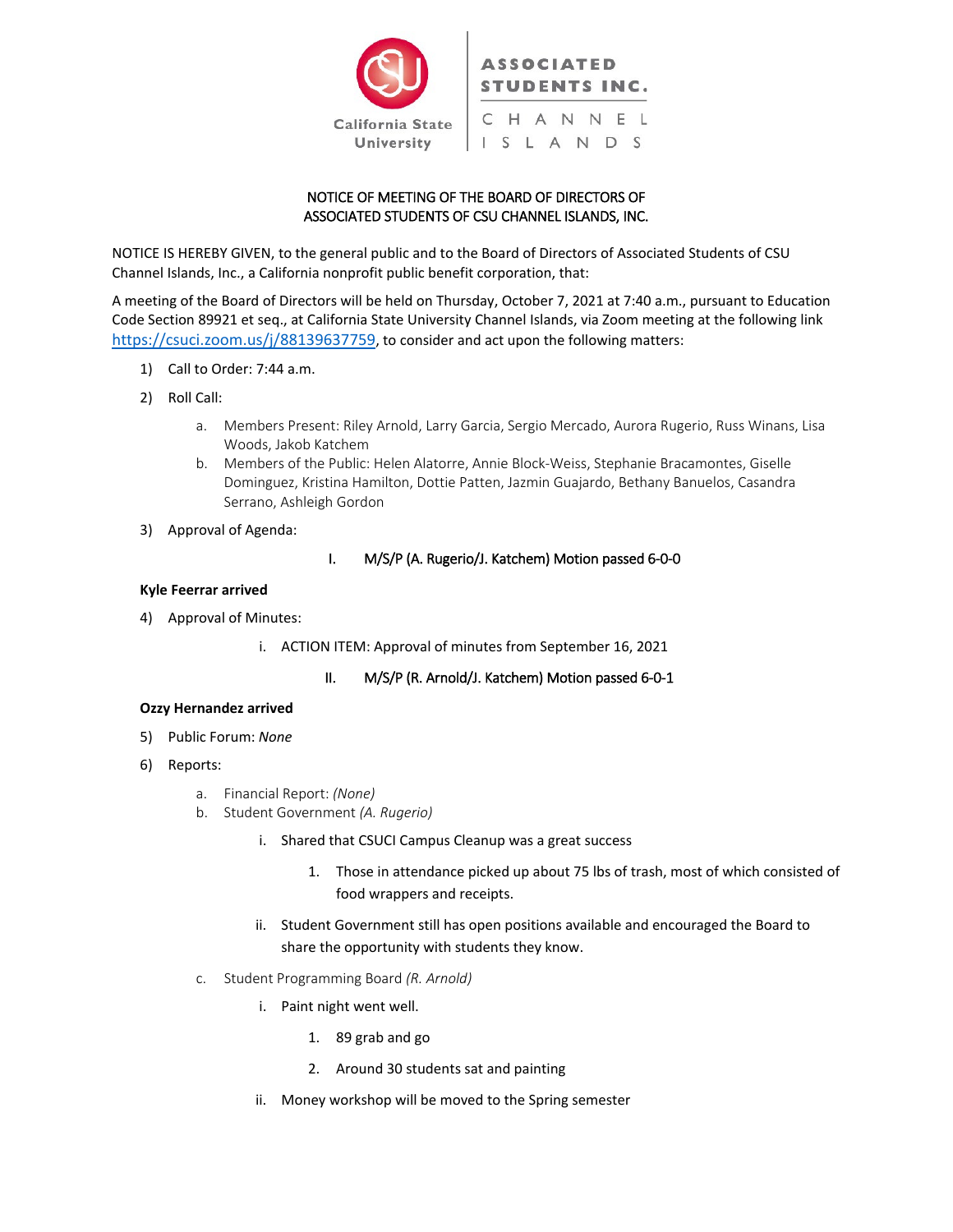- iii. Series of Unfortunate events
- d. Student Union *(B. Banuelos)*
	- i. Welcomed the new ASI professional staff, Casandra Serrano and Ashleigh Gordon
	- ii. Working on building a few new offices both downstairs and upstairs
	- iii. Working on getting more outdoor spaces and furniture
	- iv. The Student Union is now offering meeting spaces with just smaller capacities and encouraged hybrid models and are working on using the Calendly platform for some reservations to be more accessible.
- e. The CI View *(S. Mercado)* 
	- i. The Weekly, 98% open rate.
	- ii. Special print edition will be out Oct. 12
		- 1. There will be an art feature and more multimedia collaboration
	- iii. Still accepting interns, please direct them to theciview@csuci.edu
- f. Community Report: *(None)*
- 7) Outstanding Business:
	- a. None
- 8) New Business:
	- a. INFORMATION ITEM: ASI Financial Overview (H. Alatorre)
		- i. H. Alatorre did an overview about how financials work in ASI. This including budgeting and allocations.
			- 1. The PowerPoint that was presented can be found at the end of the minutes.
	- b. INFORMATION/ACTION ITEM: GASB 84 & ASI Reserve Designations (B. Rex & H. Alatorre)
		- i. S. Bracamontes shared the purpose of GASB 84 and how this is the guideline for state side to improve reporting in a more transparent way.
			- 1. It was determined, as nonfiduciary, ASI Student Fee assets must be reported on Stateside. ASI continues to oversee how fees are used and net assets (fund balances) are designated.
				- a. The two PDF's that were shared with the Board can be found at the end of these minutes.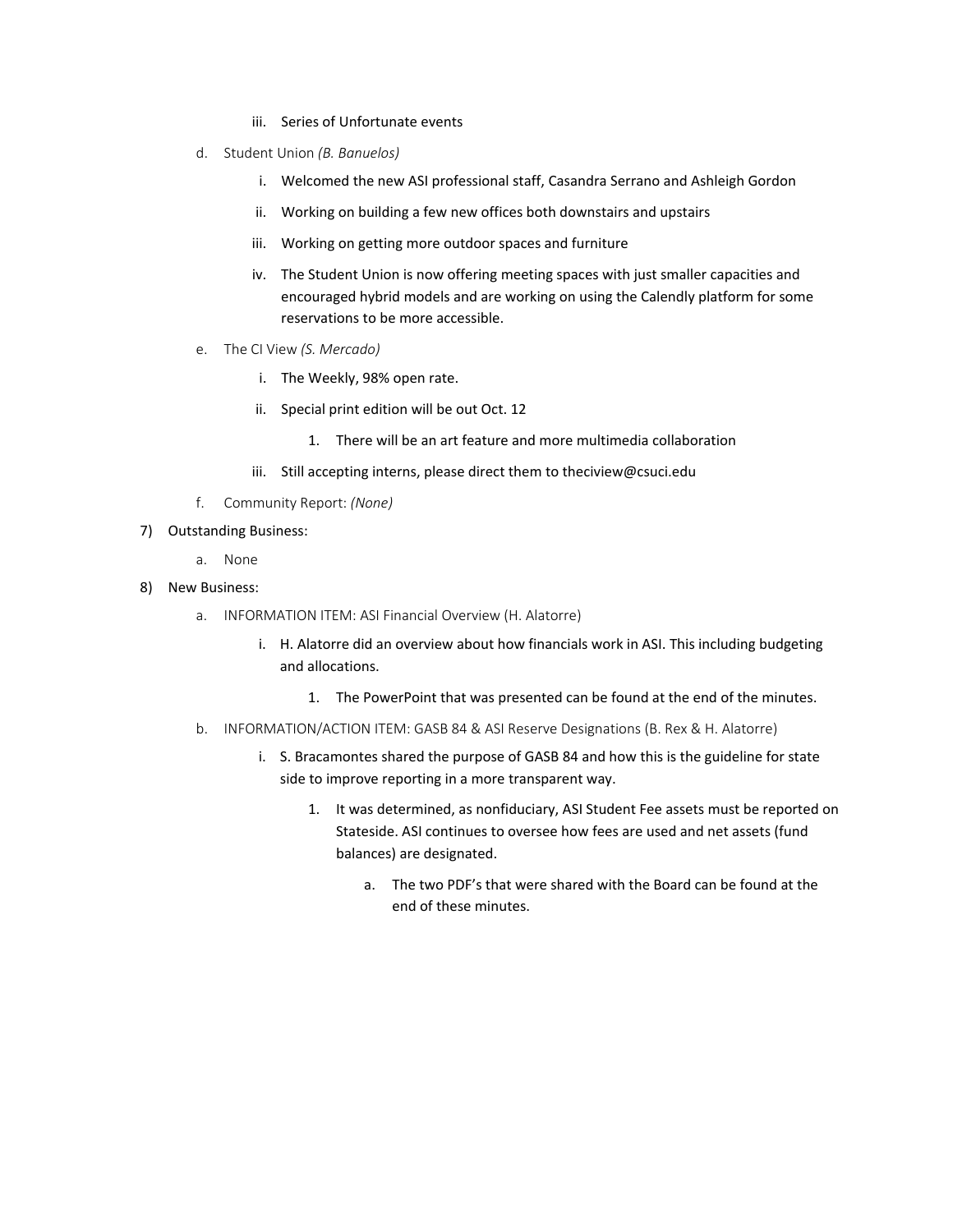- III. J. Katchem: I move to acknowledge receipt of the ASI Designation Memo.
- IV. R. Arnold: Seconded
	- a. M/S/P (J. Katchem/R. Arnold) Motion passed 8-0-0
- c. INFORMATION/ACTION ITEM: ASI New Bank Recommendation (S. Bracamontes & H. Alatorre)
	- V. J. Katchem: I move to table this agenda item.
	- VI. A. Rugerio: Seconded
		- a. M/S/P (J. KatchemA. Rugerio) Motion passed 8-0-0
- d. ACTION ITEM: ASI Board Committee Appointments (H. Alatorre)
	- i. BASC:
		- 1. Riley Arnold
		- 2. Ozzy Hernandez
		- 3. Lisa Woods
		- 4. Russ Winans
		- 5. Jakob Katchem
		- 6. Aurora Rugerio
	- ii. Election Council
		- 1. Recommended Appointments:
			- a. Larry Garcia
			- b. Paulina Mata
			- c. Sergio Mercado
			- d. Kyle Feerrar
			- e. Fem French
			- VII. J. Katchem: I move to approve the appointments as recommended
			- VIII. S. Mercado: Seconded

#### a. M/S/P (K. Katchem/S. Mercado) Motion passed 8-0-0

- iii. Budget Allocation & Spending Committee (BASC)
	- 1. Recommended Appointments:
		- a. Riley Arnold
		- b. Ozzy Hernandez
		- c. Lisa Woods
		- d. Russ Winans
		- e. Jakob Katchem
		- f. Aurora Rugerio